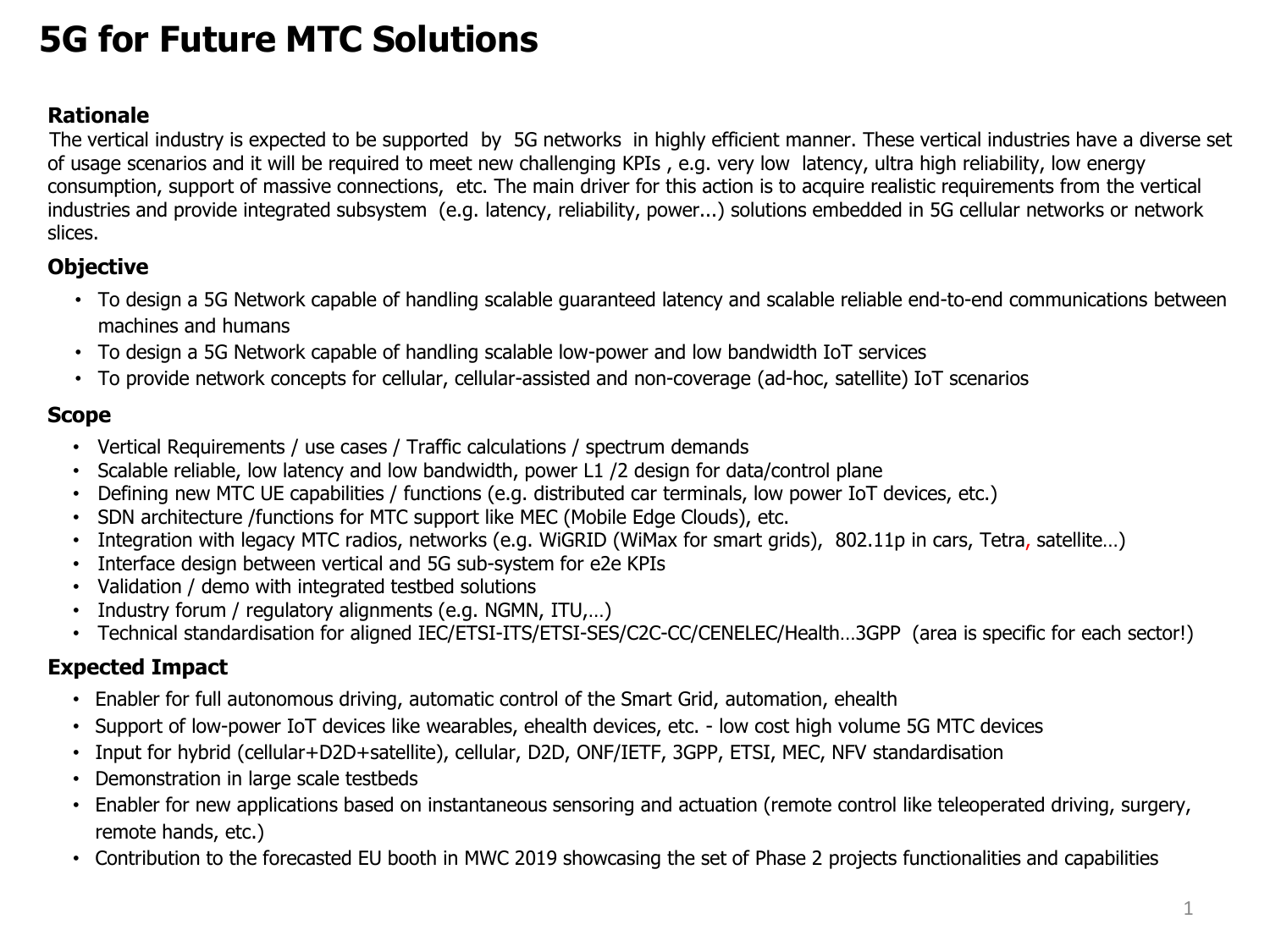### **Background: New 5G study item in 3GPP on Vertical Sectors**

| <b>Vertical</b><br>group | <b>QoE and Peak</b><br>data rate                                                                                                                    | Latency                                                                                                                                                                                                                                                                                                                    | <b>Reliability</b>                                                                                                                                                                                                                                                                | Comm.<br>efficiency                                                                                                                                                                                            | <b>Traffic density</b>                                                                                                                                                                                               | Conn. density                                                                                    | <b>Position</b><br>accuracy                                                             | <b>Remarks</b>                                                                                            |
|--------------------------|-----------------------------------------------------------------------------------------------------------------------------------------------------|----------------------------------------------------------------------------------------------------------------------------------------------------------------------------------------------------------------------------------------------------------------------------------------------------------------------------|-----------------------------------------------------------------------------------------------------------------------------------------------------------------------------------------------------------------------------------------------------------------------------------|----------------------------------------------------------------------------------------------------------------------------------------------------------------------------------------------------------------|----------------------------------------------------------------------------------------------------------------------------------------------------------------------------------------------------------------------|--------------------------------------------------------------------------------------------------|-----------------------------------------------------------------------------------------|-----------------------------------------------------------------------------------------------------------|
| <b>Group</b><br>eMBB     | Very High data rate<br>(e.g. peak rate 10<br>Gbps, up to 10<br>Gbps when the<br>user is moving<br>slowly, DL<br>300Mbps with DL<br>50Mbps, 100Mbps) | Very low latency,<br>low latency for<br>high speed,<br>reliable low-<br>latency<br>connectivity<br>between aerial<br>objects                                                                                                                                                                                               |                                                                                                                                                                                                                                                                                   |                                                                                                                                                                                                                | High traffic<br>density (e.g<br>Tbps/km2)                                                                                                                                                                            | High density for<br>UE (e.g. 200-<br>2500 /km2,<br>2000/km2, 50<br>active UEs<br>simultaneously) |                                                                                         | Characterised by<br>very high traffic,<br>high bit rate.<br>No Reliability<br>needed, no<br>accuracy need |
| Group<br><b>CriC</b>     |                                                                                                                                                     | Realtime<br>low latency (e.g.<br>as low as 1 ms<br>end-to-end;<br>the case "Smart<br>grid system": less<br>than 8 ms, Round<br>trip latency less<br>than [150 ms], low<br>latency $(-1 \text{ ms})$ ,<br>UE-UE latency:<br>low latency [1-10<br>ms], 0.5ms one-<br>way delay, Round<br>trip latency less<br>than [150 ms]) | Ultra high Reliability,<br>high availability (e.g.<br>limit the duration of<br>service interruption<br>for mission critical<br>traffic, Packet loss<br>rate: as low as 1e-04;<br>delivered in 8 ms.<br>Realibity with Priority,<br>Precedence,<br>Preemption (PPP)<br>mechanisms) |                                                                                                                                                                                                                | high density<br>distribution (e.g.<br>10k sensor<br>$/10$ sqkm $)$                                                                                                                                                   |                                                                                                  | Precise position<br>within [10 cm] in<br>densely populated<br>areas.                    | Characterised by<br>low latency, ultra<br>high reliability                                                |
| Group<br>mIOT            |                                                                                                                                                     |                                                                                                                                                                                                                                                                                                                            |                                                                                                                                                                                                                                                                                   | Coverage<br>enhancement,<br>Efficient<br>resource and<br>signalling to<br>support low<br>power, support<br>devices (e.g.,<br>smart meter)<br>with limited<br>communication<br>requirements<br>and capabilities | High density<br>massive<br>connections<br>(e.g.1 million<br>connections per<br>square<br>kilometre), to<br>accept<br>information from<br>large numbers<br>of locally dense<br>devices,<br>possibly<br>simultaneously | Low mobility (for<br>majority of MTC<br>cases except for<br>inventory)                           | High positioning<br>accuracy in both<br>outdoor and<br>indoor scenarios<br>(e.g., 0.5m) | Difference with CC<br>is: No low Latency<br>$\overline{2}$                                                |